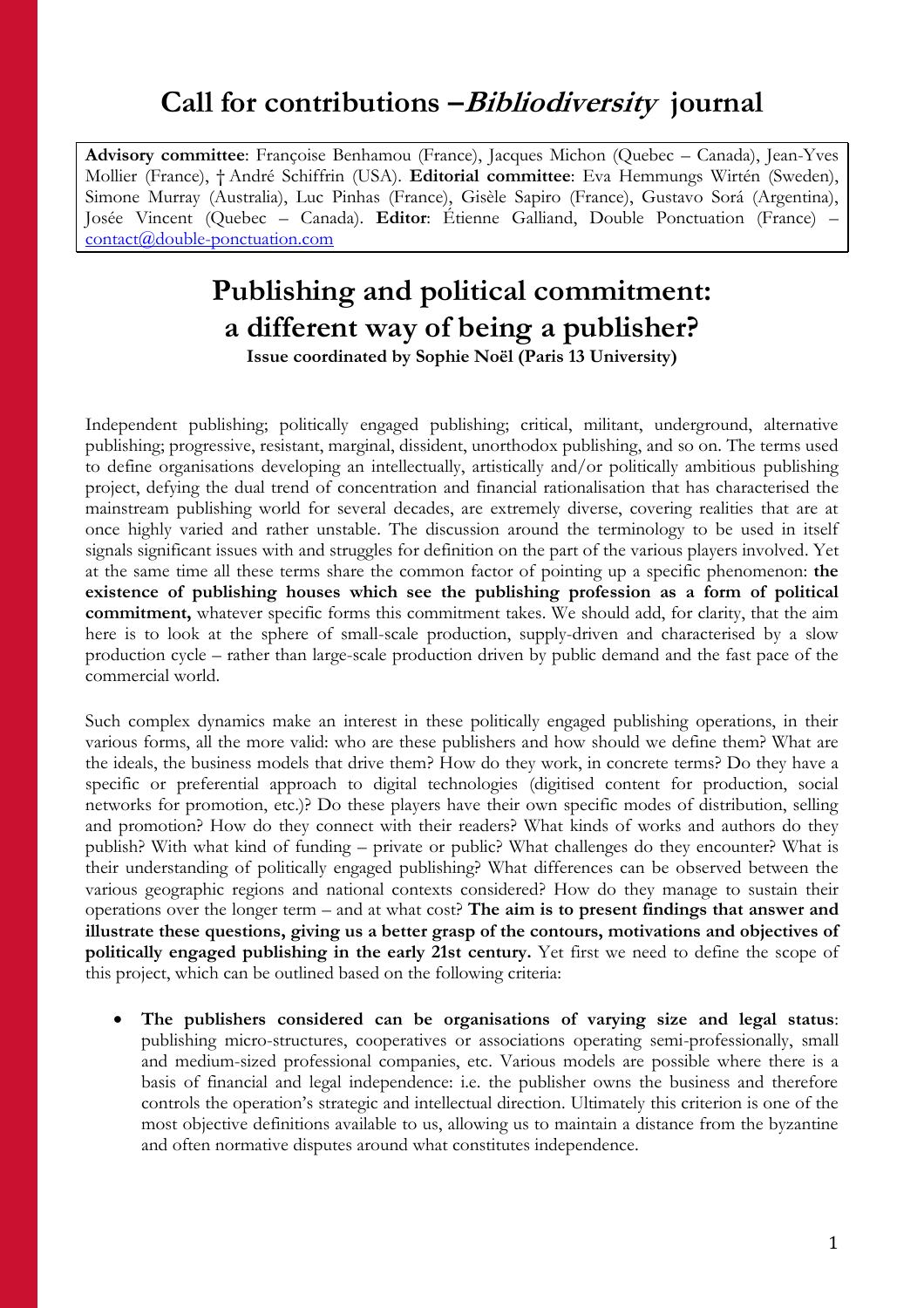- **The experience of "young" publishers, or more precisely "new entrants"**, whose projects are as yet still taking shape and in the process of definition, seems to us especially worthy of interest: publishing strategies, use of new technologies, market positioning, relations to public authorities, etc. The aim is to widen the focus of our interest beyond the long-established players in the publishing landscape, which have often been studied before, and to pay particular attention to its newcomers.
- The borderline between professional and amateur publishing is a shifting one and many organisations occupy an intermediate territory that resists categorisation. Establishing a number of baseline professional criteria is vital in order define the boundaries of this project. At the risk of stating the obvious, the term "publisher" is understood here as referring to **organisations publishing books as their primary activity** – this excludes all forms of self-publishing by authors, which are driven by a very different logic, along with institutional publishing, which is primarily funded by public contracts. The signature of a commercial contract with the authors is a second criterion, even if rights payments to the authors remain notional due to the low sales volumes generated.
- Being a publisher, in the full sense of the term, implies **the pursuit of an intellectual project through an active search for authors, texts and ideas**. To pick up on the title of André Schiffrin's first book *L'édition sans éditeurs* (Publishing without Publishers), we are concerned with publishing *with* publishers, in the strongest sense of the word. Traditionally publishers are supposed to fulfil a "filter" or gatekeeper role between the ocean of production and what is actually published, i.e. made public. Yet beyond this classic intermediary role, the development of a distinctive editorial line is a further key element that defines the profession. Publishing is not just about book design and marketing, whether the medium is print or e-book, but also about having a vision of the type of books one wants to publish and acting accordingly: creating readers for works rather than the other way round.
- Politically engaged publishing is not confined to the social sciences, even though this field often leads the way due to its direct engagement with contemporary issues (economic, political, cultural questions, etc.). In many countries, publishing poetry, or translations of "marginal" literatures, reflects a strong and proactive commitment. **Several production sectors can therefore be considered**: essays and human sciences, but also literature, poetry, theatre, children's books, graphic novels, etc. Commitment as we understand it here refers not so much to a political dimension in the traditional sense as to a broader kind of commitment: an interest in the life of the *polis* or city state, in how we can live together, in the discussion of ideas.
- Commitment in terms of the published content, but also in terms of **modes of publication**, right down to the detail of daily working practices: the publishing house's relations with its subcontractors, bookshops, staff and authors and translators. These aspects of a publisher's work, so often glossed over, appear to us to be fundamental. A number of voices have called for an ethics-based approach to practising the profession, pointing out that independent players all too frequently replicate practices for which the major groups are vilified (where books are printed, relationships with bookstores, staff management, etc.). Examining innovative working practices in this field is therefore an issue of contemporary relevance.
- Finally, the ambition of going beyond the limitations of a single national arena to embrace a wider reality – with obvious comparative aims in mind – generates challenges all of its own. There are real risks of semantic drift and linguistic misunderstanding in the transition from one language to another, for example. Looking at the question of political commitment on an international scale makes it vital to clarify all the individual terms that are used, in order to draw out implicit differences in cases where there is no exact structural equivalence.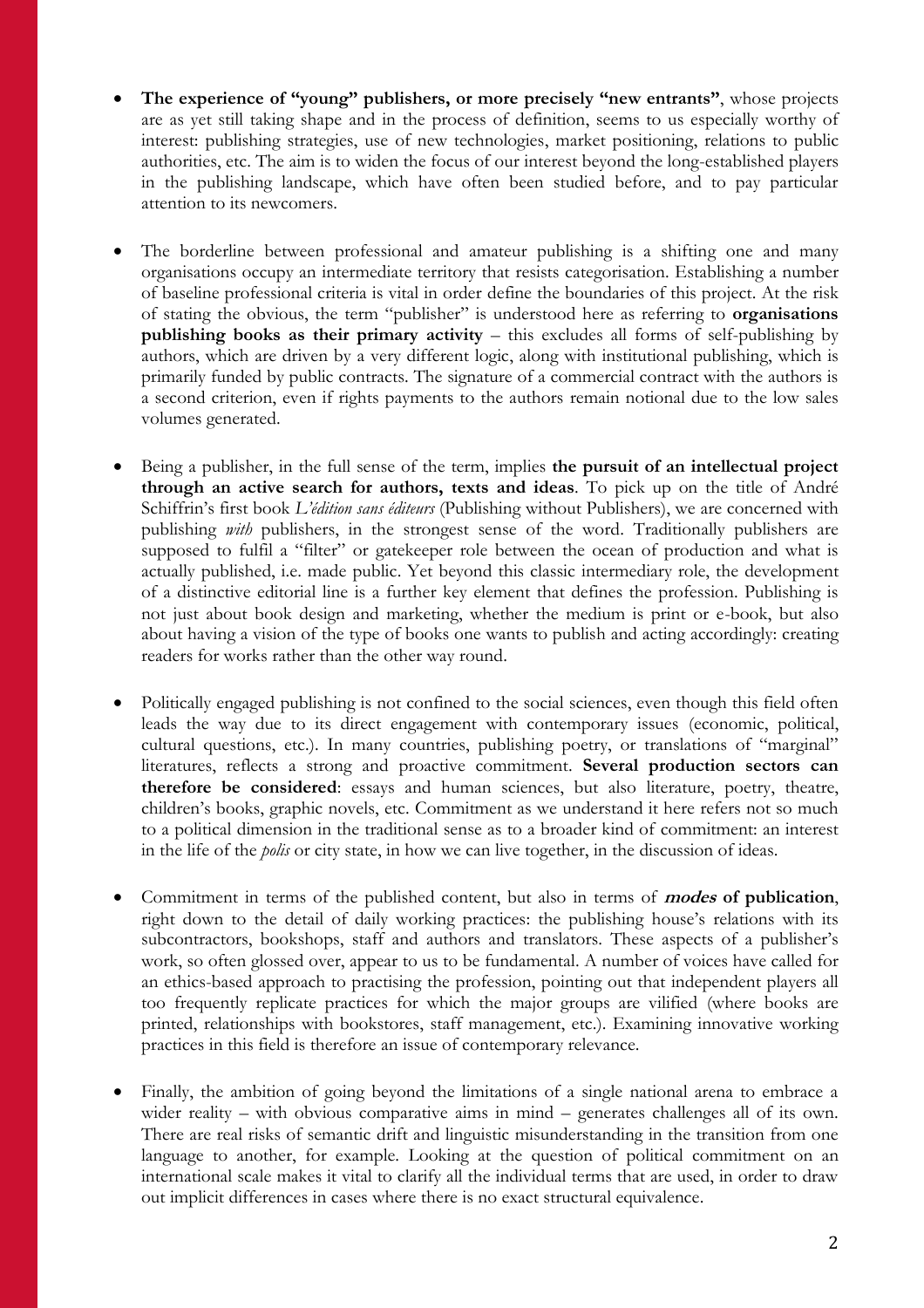# **Guidelines for authors**

# **Style of contributions**

Of course we believe that bibliodiversity is important, something to be supported and strengthened – yet the magazine does not wish to defend any particular viewpoint, policy or school of thought. It wishes to remain an open forum for debate. We welcome, therefore, contributions that favour nuanced and critical approaches. The editors encourage authors to adopt an original approach, without indulging in fanciful speculation: concrete, yet without closing the door to analysis and conceptualisation; clearly argued – while allowing space for personal belief where this is appropriate.

# **Preferred author positioning**

The articles are not intended to promote any particular institution. Of course, the writers will generally be attached to an organisation, which may be operating directly in the field under discussion; in which case it may well be appropriate for them to refer extensively to these activities. Nonetheless authors will understand that it is not desirable for the article to refer solely or continually to any particular organisation. If an extended reference illustrates the author's text especially well it can be included in a separate box within the text. As far as possible the main body of the text should retain a pluralist approach. The organisation to which the writer is attached can be described in a brief presentation.

# **Languages**

The article should be written in French, English or Spanish – the writer should choose the language in which he or she feels most at ease (preferably his or her mother tongue).

#### **Editorial**

The editorial is written by the journal's editor or by the subject specialist for that issue.

# **Biography**

We ask contributors to send us a biography – which should be fairly short (**around 800 characters including spaces**) and should outline the main stages in the author's professional career, with some emphasis on his or her experience relating to developing countries. A biography is a written text – a *curriculum vitae* cannot be considered as constituting a biography.

#### **Photo**

Contributors should send the editors a photograph of themselves, recent if possible and in either.jpeg or .gif format.

#### **Summary**

Authors are invited to provide the editors with a summary of their contribution, highlighting the key points of their argument and their main conclusions. This text should be **around 1,000 characters in length (including spaces)**.

# **Article**

Articles should be a **maximum length of 25,000 characters** including spaces – whatever the language in which they are written. A margin of 10% either side of this total is acceptable. Authors are asked to give their contribution a title and to provide sub-headings for the different sections of their text.